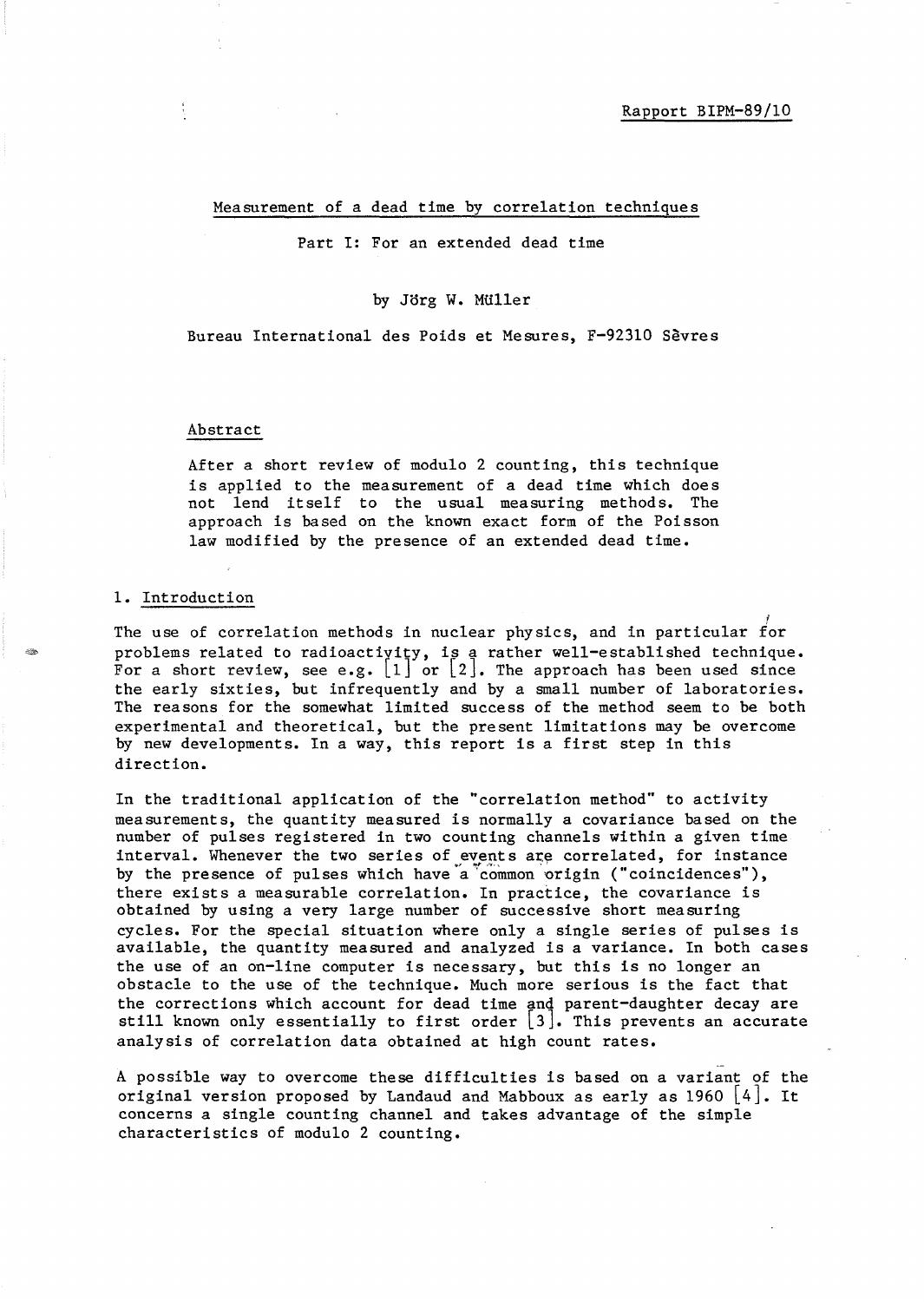If the two states corresponding to a modulo 2 counter are designated, rather arbitrarily, by +1 and -1, the series of incoming events can be represented by an associated random function  $x(t_0)$  which changes state at the arrival of each pulse. This is shown in Fig. 1.



Fig. 1: Schematic representation of the arrival of random events (in a) and of the corresponding random function  $x(t)$ , with values  $\pm 1$  (in b).

This type of "random telegraph signal" can readily be used to form a correlation function. For a given time interval t, the correlation ' function R(t) is defined by the expectation value

$$
R(t) = E\{x(t_0) x(t_0 + t)\}, \qquad (1)
$$

where  $t_0$  is an arbitrary starting time for the interval (see Fig. 1). If we realize that the product in (1) changes sign for each pulse arrival, we are led to

$$
R(t) = \sum_{k=0}^{\infty} (-1)^k W_k(t) , \qquad (2)
$$

where  $W_k(t)$  is the probability for observing k events within an interval of duration t. As in modulo 2 counting only the parities of k are relevant, the correlation function is also generally given by the relation

$$
R(t) = Prob(k \text{ even}) - Prob(k \text{ odd}). \qquad (3a)
$$

By putting

Prob(k odd)  $\equiv \Pi(t)$ ,

which will be called parity function for short, one arrives, since any value of k is either even or odd, at the equivalent form

$$
R(t) = 1 - 2 \Pi(t) . \t\t(3b)
$$

This shows that, in the context of modulo 2 counting, determining a correlation function or a parity function is fully equivalent and requires the same measurements.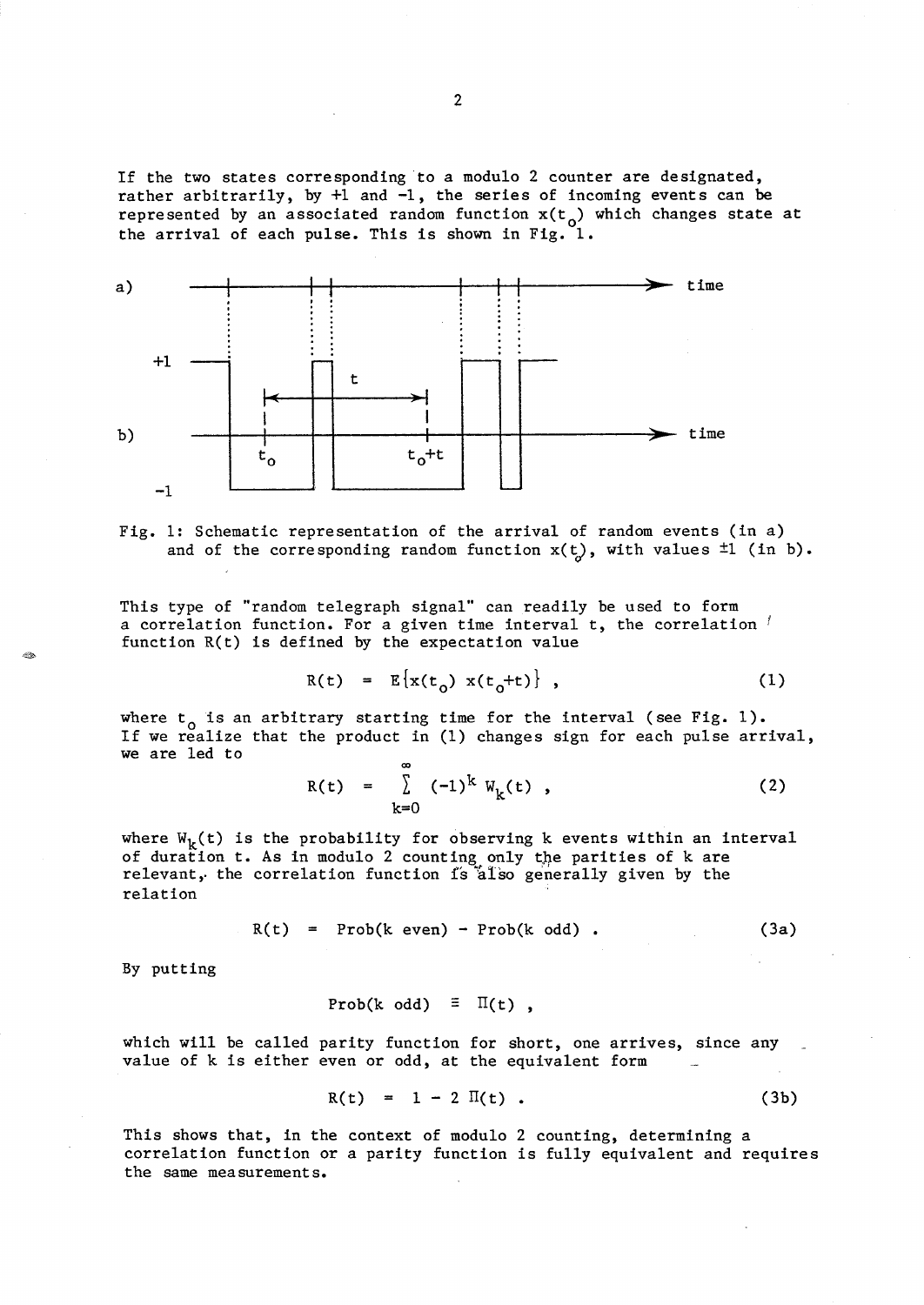Since we are dealing here with original Poisson processes and distorted variants of them, it is clearly of interest to treat first the case of a simple Poisson process of rate  $\rho$ . It has long been known [5] that in this case the parity function and the correlation function take respectively the exact forms

$$
\Pi(t) = \frac{1}{2} (1 - e^{-2\rho t}) \quad \text{and} \quad (4a)
$$
  
R(t) =  $e^{-2\rho t}$ . (4b)

A derivation of this basic result is given in the Appendix.

### 2. Effect of a dead time

Obviously, it is of little consequence whether we deal with  $\Pi(t)$  or with R(t) in what follows. In view of the simple form of (4b) let us choose  $R(t)$ .

It was quickly recognized that the insertion of a dead time  $\tau$  in the original Poisson process modifies the simple form (4b) of the correlation function. The problem was treated by Landaud  $[6]$  who found an approximation expressed by

$$
R(t) = e^{-2\rho(1+\rho\tau)t} \qquad (5)
$$

Simple checks of some limiting cases (t = 0, t  $\rightarrow \infty$  or  $\rho \tau \rightarrow 0$ ) lead to the expected results, but for values of t which are of the order of the dead time  $\tau$ , the expression (5) does not look trustworthy. Indeed, one would expect some structure showing up which reflects the minimum allowed distance between pulses. As will be shown later even the first-order term in a series expansion for (5) is incorrect.

It is worthwhile to try to generalize (4b) for several reasons. In contrast to the situation in the sixties, rigorous expressions are now available for the modified Poisson probabilit  $\mathbb{F}_k(t)$  that k events occur in time t. This is true for both types of dead time. Provided that such formulae allow determinations of R(t), a comparison with the directly measured value can be made. By expressing the original count rate  $\rho$  in terms of the measured one, the dead time becomes the sole unknown. An appropriate arrangement of the formulae should make it possible to use the measured value of  $R(t)$  for a determination of the value of the inaccessible dead time  $\tau$ , transforming a disturbing effect into a useful measuring technique. This is roughly the program we have in mind. Its realization depends, of course, on whether we succeed in carrying out the necessary algebra. The developments to be presented below show that this can be done.

For the case of an extended dead time the rearrangements are surprisingly simple, which is why we tackle this case first. The formal derivations necessary for a non-extended dead time are more involved and will be described in Part 11.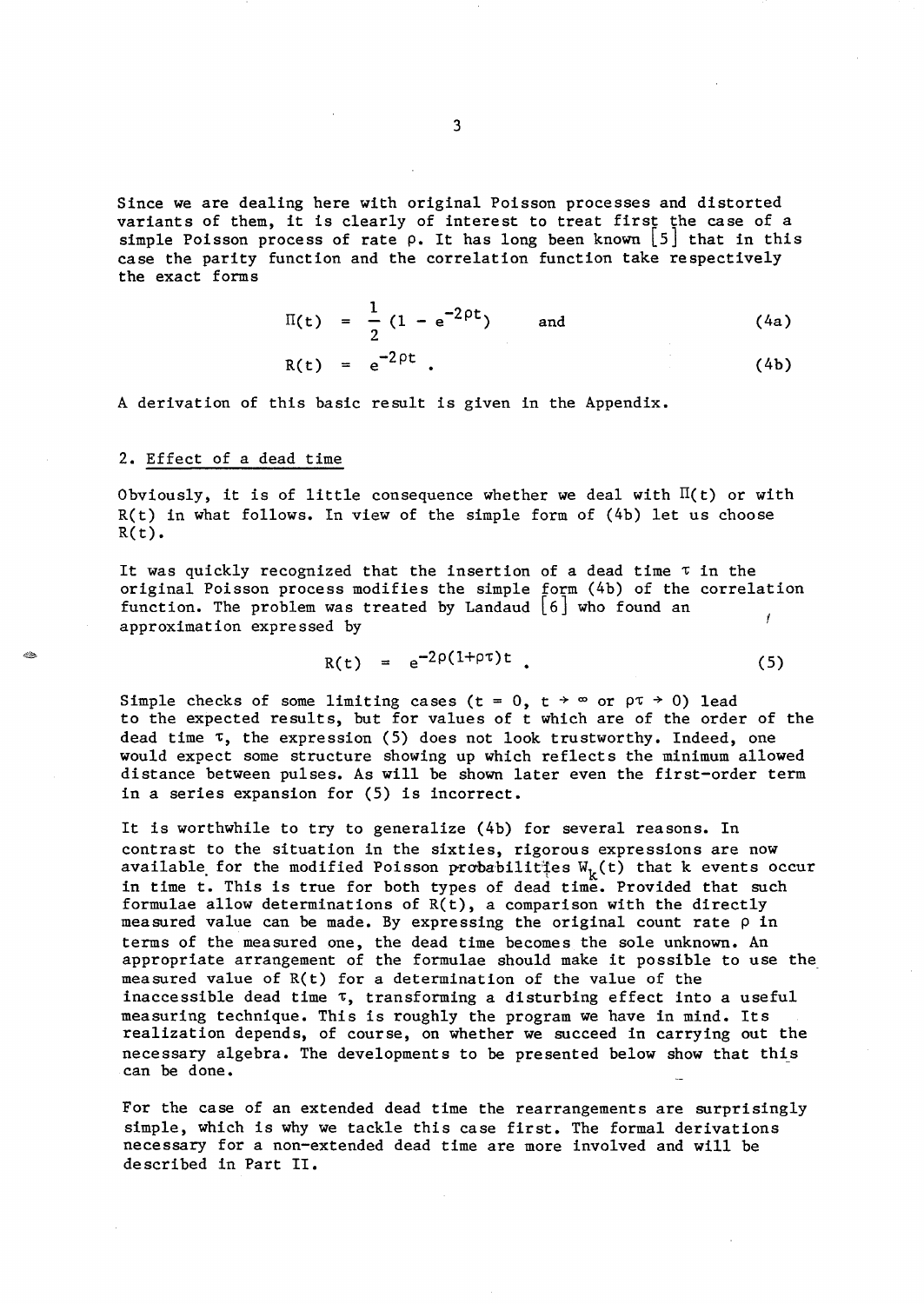For a rigorous description of the situation it is obvious that we must return to the exact expressions which describe the statistics of a Poisson process of rate  $\rho$  which has been distorted by a dead time  $\tau$  of the extended type.

The derivation of the required basic formula has a rather long and tortured history (for a summary see  $[7]$ ); the final clarification is due to Libert  $\lfloor 8 \rfloor$ .

Since in our experimental arrangement the periods of measurement begin independently of the arrival of pulses, we have what is described as an equilibrium process. In this case the probability of observing k events in a time interval t is given by

$$
W_{k}(t) = \sum_{j=k}^{K+1} \frac{(-1)^{j-k}}{k! (j-k)!} (T_{j-1} e^{-x})^{j}, \qquad (6)
$$

Ť

where

 $T_n = \mu - nx$ , with  $\mu = \rho t$  and  $x = \rho \tau$ ,

while K is the largest integer below  $t/\tau$ .

Since  $W_k(t)$  is a function of the parameter K which, in turn, is related to the duration t of a time interval by

$$
K\tau < t \leq (K+1)\tau ,
$$

it is useful first to list some special cases of (6) in tabular form in ascending K. Table 1 shows this for values of K up to **3.** 

**,." "rt** ,---,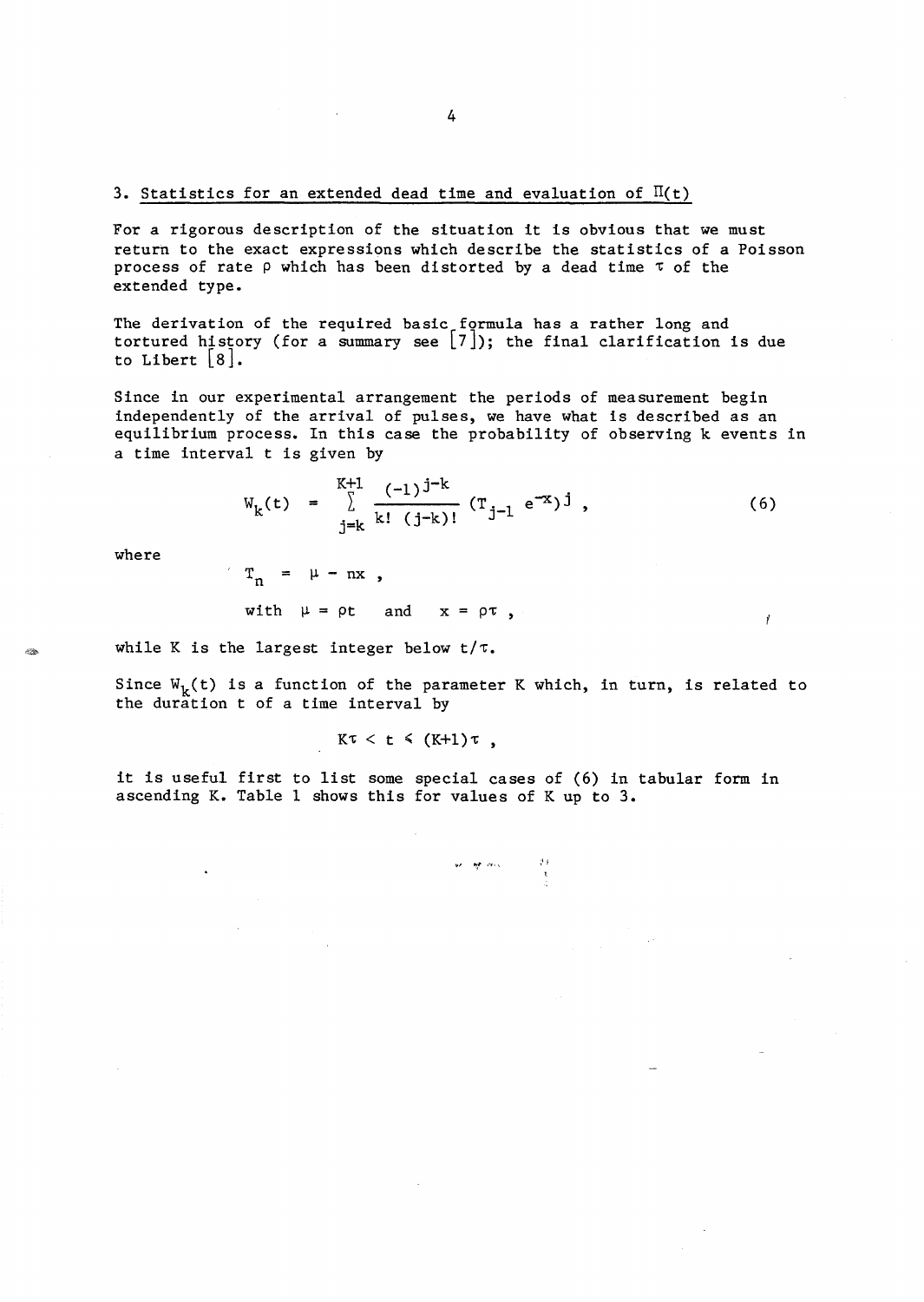| K           | k                       | $W_k(t)$                                                                                                                                                                        |
|-------------|-------------------------|---------------------------------------------------------------------------------------------------------------------------------------------------------------------------------|
| $\mathbf 0$ | $\mathbf 0$<br>1        |                                                                                                                                                                                 |
|             |                         |                                                                                                                                                                                 |
| 1           | $\mathbf 0$             | 1 - $\mu e^{-x} + \frac{1}{2} (\mu - x)^2 e^{-2x}$                                                                                                                              |
|             | $\mathbf{1}$            | $\mu e^{-x}$ - $(\mu - x)^2 e^{-2x}$                                                                                                                                            |
|             | $\overline{2}$          | $\frac{1}{2}$ ( $\mu$ -x) <sup>2</sup> e <sup>-2x</sup>                                                                                                                         |
|             | $\mathbf 0$             | 1 - $\mu e^{-x} + \frac{1}{2} (\mu - x)^2 e^{-2x} - \frac{1}{6} (\mu - 2x)^3 e^{-3x}$                                                                                           |
|             | $\mathbf 1$             | $\mu e^{-x}$ - $(\mu_{-x})^2 e^{-2x} + \frac{1}{2} (\mu_{-2x})^3 e^{-3x}$                                                                                                       |
|             | $\overline{2}$          | $\frac{1}{2}$ ( $\mu$ -x) <sup>2</sup> e <sup>-2x</sup> - $\frac{1}{2}$ ( $\mu$ -2x) <sup>3</sup> e <sup>-3x</sup>                                                              |
|             | 3                       | $\frac{1}{6}$ ( $\mu$ -2x) <sup>3</sup> e <sup>-3x</sup>                                                                                                                        |
|             |                         |                                                                                                                                                                                 |
| 3           | $\mathbf 0$             | 1 - $\mu e^{-x} + \frac{1}{2} (\mu - x)^2 e^{-2x} - \frac{1}{6} (\mu - 2x)^3 e^{-3x} + \frac{1}{24} (\mu - 3x)^4 e^{-4x}$                                                       |
|             | $\mathbf 1$             | $\mu e^{-x}$ - $(\mu_{-x})^2 e^{-2x} + \frac{1}{2} (\mu_{-2x})^3 e^{-3x} - \frac{1}{6} (\mu_{-3x})^4 e^{-4x}$                                                                   |
|             |                         | $\frac{1}{2}$ ( $\mu$ -x) <sup>2</sup> e <sup>-2x</sup> - $\frac{\pi}{2}$ ( $\mu$ -2x) <sup>3</sup> e <sup>-3x</sup> + $\frac{1}{4}$ ( $\mu$ -3x) <sup>4</sup> e <sup>-4x</sup> |
|             | $\overline{\mathbf{3}}$ | $\frac{1}{6} (\mu - 2x)^3 e^{-3x} - \frac{1}{6} (\mu - 3x)^4 e^{-4x}$                                                                                                           |
|             | 4                       | $\frac{1}{24}$ ( $\mu$ -3x) <sup>4</sup> e <sup>-4x</sup>                                                                                                                       |

 $\mathcal{L}$ 

Table 1 - Explicit form of the probabilities  $W_k(t)$  given in (6), for measurement times t not exceeding four times the dead time  $~\tau$ .

 $\ddot{\phantom{a}}$ 

 $\sim$ 

5

 $\bar{z}$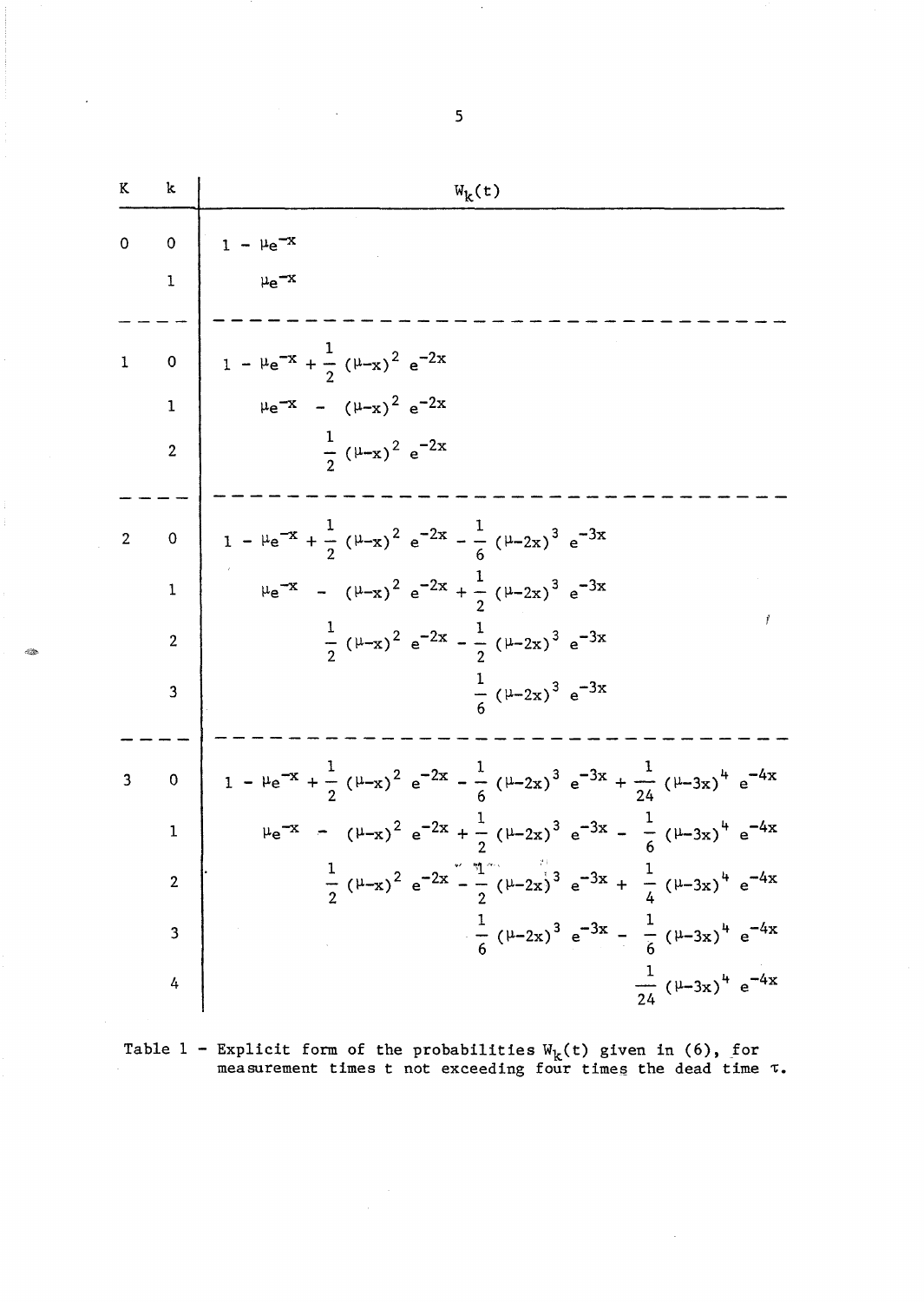From the formulae of Table 1 it is easy to obtain the values of the parity function  $\Pi(t)$  for odd k. These are shown in Table 2.

| $\Pi(t)$ = Prob(k odd)                                                                                     |
|------------------------------------------------------------------------------------------------------------|
|                                                                                                            |
| 0<br>$\mu e^{-x}$<br>1<br>$\mu e^{-x} - (\mu - x)^2 e^{-2x}$                                               |
| 2 $\mu e^{-x} - (\mu - x)^2 e^{-2x} + \frac{2}{3} (\mu - 2x)^3 e^{-3x}$                                    |
| 3 $\mu e^{-x} - (\mu - x)^2 e^{-2x} + \frac{2}{3} (\mu - 2x)^3 e^{-3x} - \frac{1}{3} (\mu - 3x)^4 e^{-4x}$ |

Table 2 - Expressions for the parity function  $\Pi(t)$  which gives the probability that k is odd in t, for  $K \leq 3$ .

It is not too difficult to deduce by induction from these results the general formula

> $\mathbf{r}$  $\Pi(t) = \sum_{k=0}^{K} \alpha_k [\mu-kx] e^{-x} k^{+1}$ , (7a) k=O with  $\alpha_k = \sum_{i=0}^{n} \frac{(-1)^i}{(1+2i)!} (k-2i)!$

The expression for  $\alpha_{\mathbf{k}}$  may be simplified. U sing the relation

$$
\begin{array}{c}\n\lfloor k/2 \rfloor \\
\hline\n\end{array}\n\quad \text{if } \n\begin{array}{c}\n1 \\
\frac{k}{1+2j}\n\end{array}\n\ = \ \frac{2^k}{k+1} \ ,
$$

which follows from an identity given in  $\alpha_k$   $\alpha_k$  can be brought into the form

$$
\alpha_{k} = \frac{(-2)^{k}}{(k+1)!} \tag{7b}
$$

Evaluation of the first coefficients yields

| $\alpha_{0} = 1,$ |                     |  | $\alpha_1 = -1$ ,       |
|-------------------|---------------------|--|-------------------------|
|                   | $\alpha_2 = 2/3$ ,  |  | $\alpha_3 = -1/3$ , $-$ |
|                   | $\alpha_4 = 2/15$ , |  | $\alpha_5 = -2/45$ .    |

220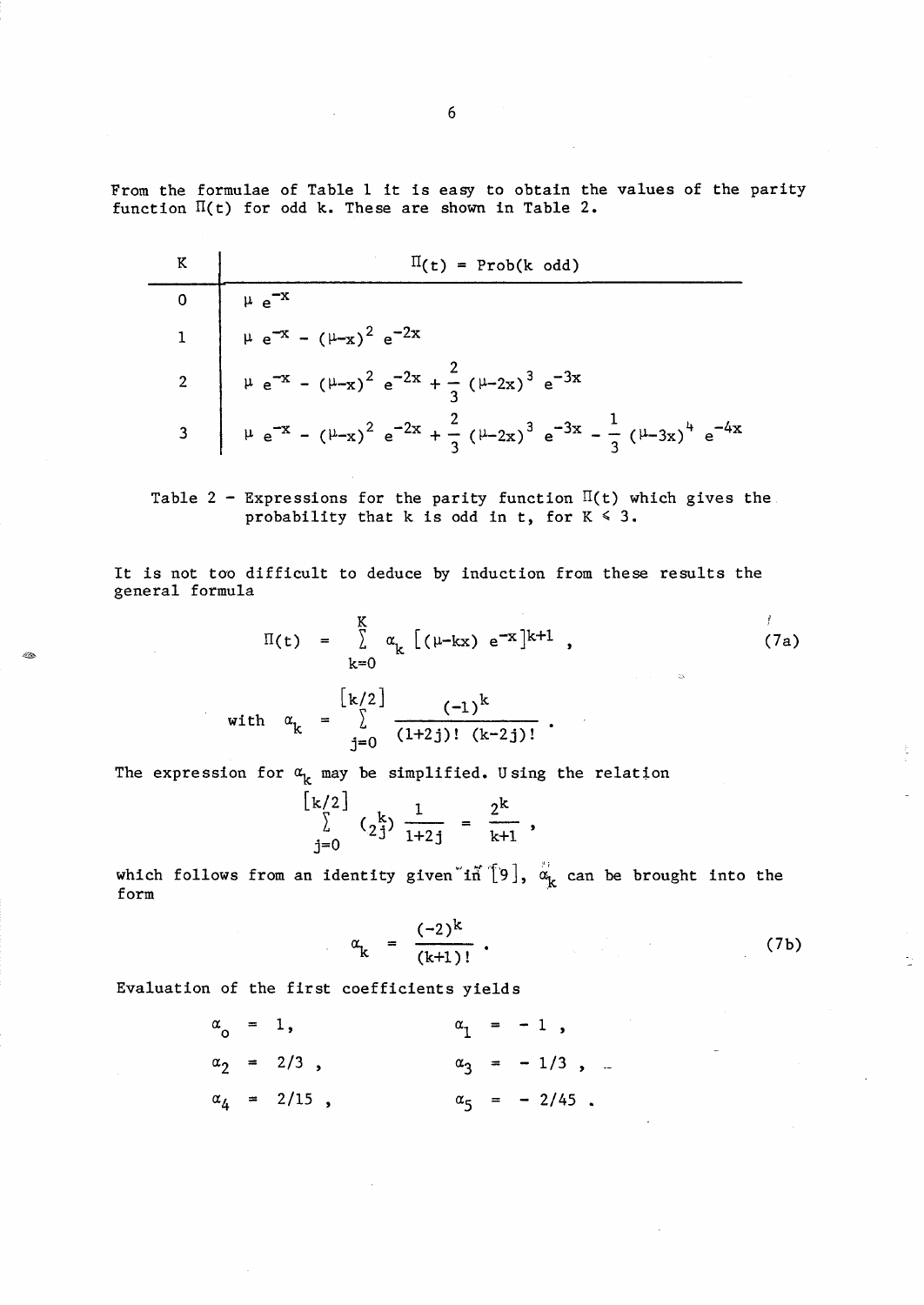### 4. Evaluation of the correlation function

By substituting (7a) into (3b) we readily obtain for the correlation function

$$
R(t) = 1 - 2 \sum_{k=0}^{K} \alpha_{k} [(\mu - kx) e^{-x}]^{k+1} . \qquad (8)
$$

We now wish to express the quantities  $\mu$  and x appearing in (8) in terms of the experimentally measured mean value  $m_1$ . To do this it is helpful to count the measurement time in units of the dead time  $\tau$ , the numerical value of which we want to determine, so we put  $t = \nu \tau$ .

Since the measured count rate is given by  $r = \rho e^{-x}$ , it follows that

$$
\mu e^{-x} = \rho t e^{-x} = rt = m_1
$$

and 1 ikewi se

$$
x e^{-x} = \frac{\tau}{t} m_1 = \frac{m_1}{\nu} .
$$

The correlation function (8) can therefore be written as

$$
R(t) = 1 - 2m_1 \sum_{j=0}^{K} \alpha_j m_1^j (1 - \frac{j}{\nu})^{j+1}.
$$
 (9)

Expanding  $R(t)$  as a power series in  $m_1$  gives

$$
R(t) = 1 - 2m_1 + \sum_{k=2}^{K+1} b_k m_1^k
$$
 (10)

Comparison with (9) yields the coefficients  $b_k$  of lowest order

 $-$  for  $k = 2$ :

 $\ddot{\phantom{a}}$ 

$$
b_2 = -2\alpha_1 (1 - \frac{1}{\nu})^2 = 2 (1 - \frac{1}{\nu})^2,
$$
 (11)

provided  $K \geq 1$ , i.e.  $v \geq 1$ 

 $-$  for  $k = 3$ :

$$
b_3 = -2\alpha_2 (1 - \frac{2}{\nu})^3 = -\frac{4}{3} (1 - \frac{2}{\nu})^3 , \qquad (12)
$$

provided  $K \geq 2$ , i.e.  $v \geq 2$ 

 $-$  for  $k = 4$ :

$$
b_4 = -2\alpha_3 (1 - \frac{3}{\nu})^4 = \frac{2}{3} (1 - \frac{3}{\nu})^4 , \qquad (13)
$$

provided  $K \geq 3$ , i.e.  $v \geq 3$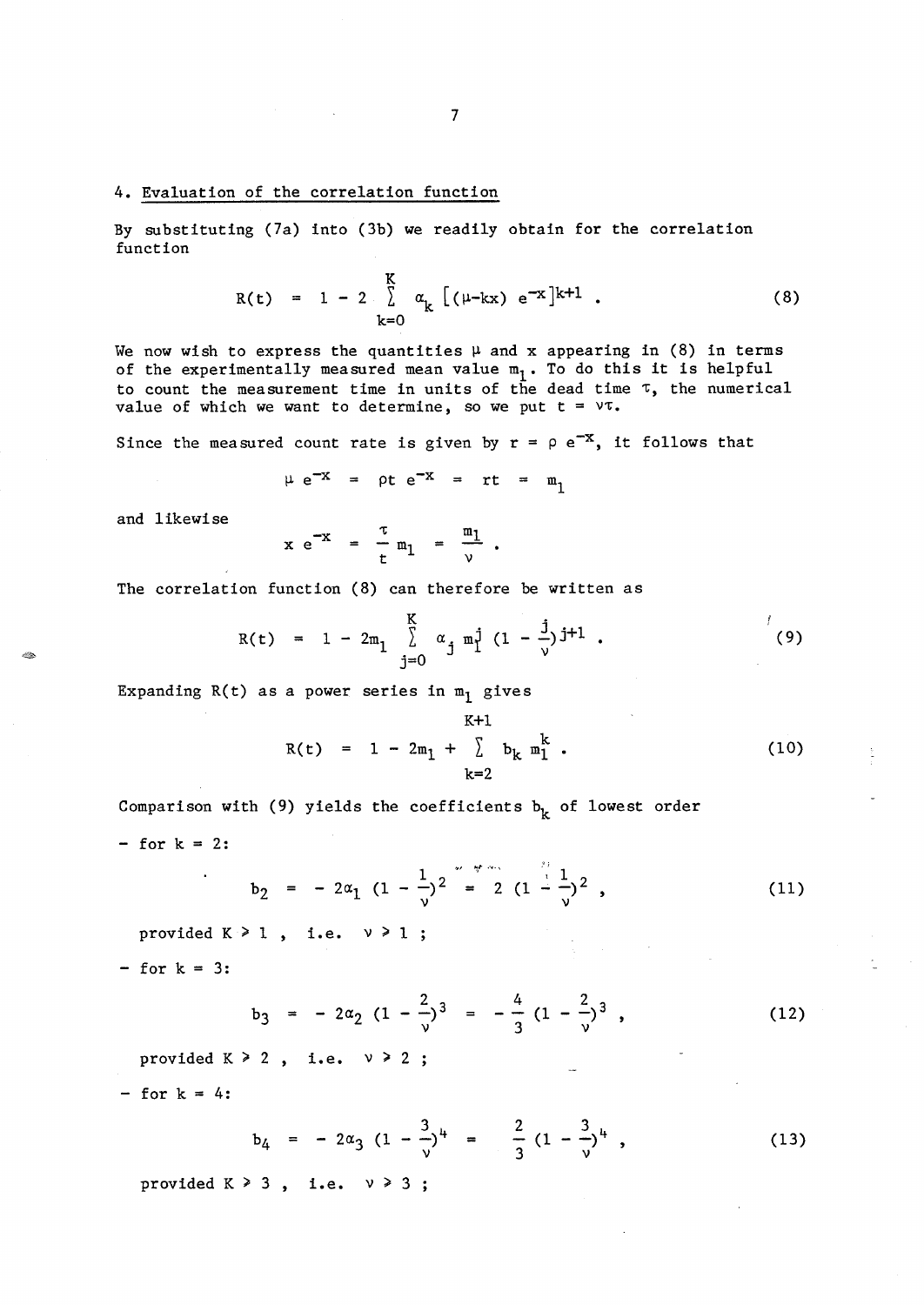$-$  for  $k = 5$ :

$$
b_5 = -2\alpha_4 (1 - \frac{4}{\nu})^5 = -\frac{4}{15} (1 - \frac{4}{\nu})^5 , \qquad (14)
$$

provided  $K > 4$ , i.e.  $v > 4$ .

Whenever the proviso is not respected, we have to put 
$$
b_k = 0
$$
.

The influence of the dead time is best seen by comparing the measured correlation with the one that would correspond to an undisturbed Poisson process with the same count rate. In this case, i.e. for  $\tau = 0$  and mean value  $m_1$ , the relation (4) allows us to expect for the correlation

$$
R_0(t) = e^{-2m_1} \approx 1 - 2m_1 + 2m_1^2 - \frac{4}{3}m_1^3 + \frac{2}{3}m_1^4 - \frac{4}{15}m_1^5
$$
 (15)

Note that  $R_0(t)$  requires for its evaluation only the knowledge of the measured value  $m_1$ .

We can now form the difference

$$
\Delta(t) = R_0(t) - R(t) = \sum_{k=2}^{\infty} c_k m_1^k .
$$
 (16)

A comparison of (15) with (10) explains the absence of  $c_0$  and  $c_1$  in (16). To find general expressions for the first coefficients  $c_k$ , term by term differences are formed using the values  $b_k$ , given in (11) to (14), and the corresponding coefficients in (15).

Up to fifth order, the new coefficients  $c_k$  are

$$
c_2 = \begin{bmatrix} 2 & , & \text{for } v \le 1 \\ 2 - b_2 & = 2[1 - (1 - \frac{1}{v})^2] = \frac{2}{v^2} (2v - 1) & , \quad v \ge 1 \\ 0 & , & \text{for } v \le 2 \\ 0 & -\frac{4}{3} & , & \text{for } v \le 2 \\ -\frac{4}{3} - b_3 & = -\frac{4}{3} \left[ (1 - \frac{2}{v})^3 \right] = \frac{-8}{3v^3} (3v^2 - 6v + 4), \quad v \ge 2 \\ 0 & , & \text{for } v \le 3 \\ \frac{2}{3} - b_4 & = \frac{2}{3} \left[ 1 - (1 - \frac{3}{v})^4 \right] = \frac{2}{v^4} (4v^3 - 18v^2 + 36v - 27) & , \quad v \ge 3 \end{bmatrix}
$$
\n(19)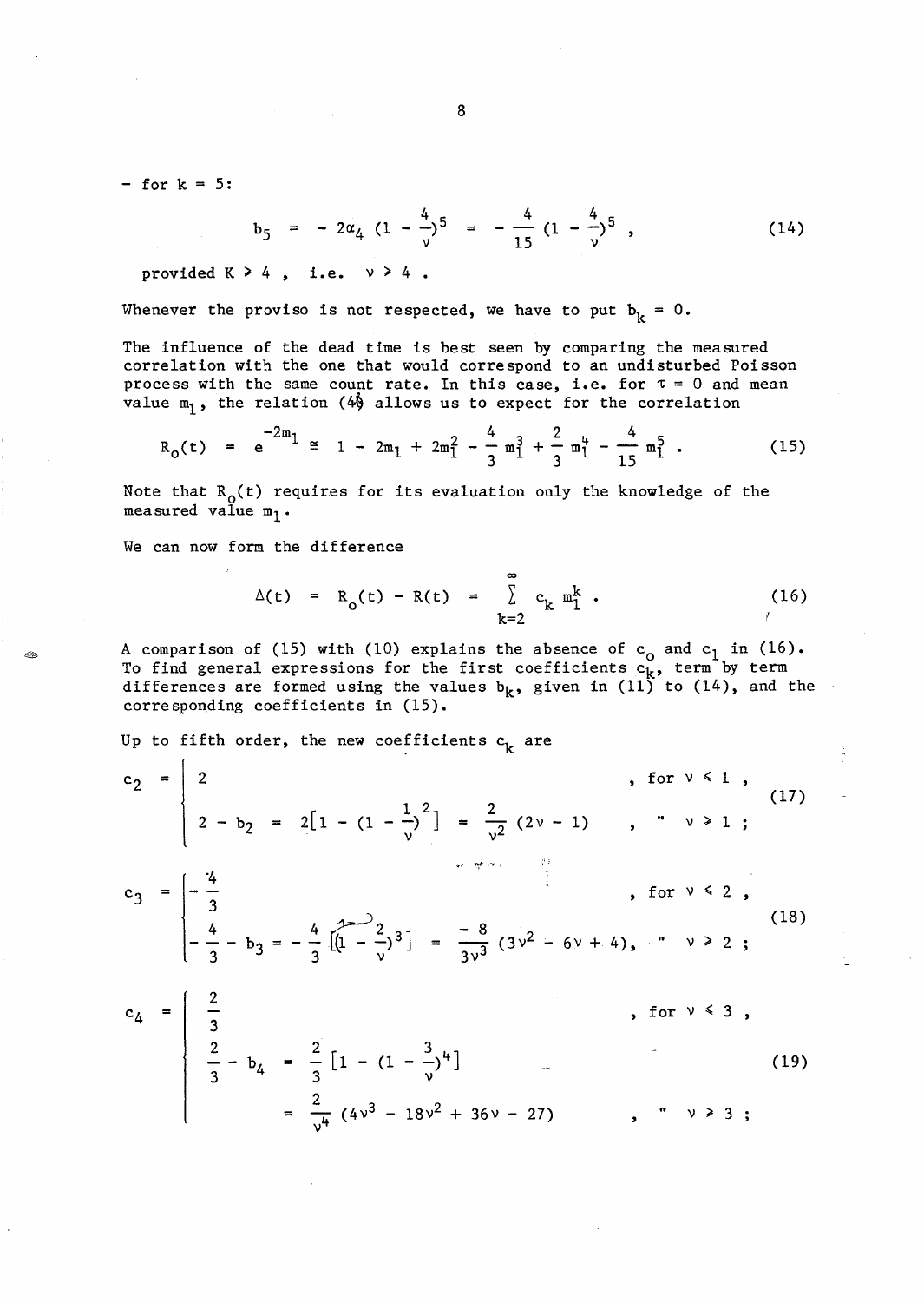$$
c_5 = \begin{bmatrix} -\frac{4}{15} & , & \text{for } \sqrt{4}, \\ -\frac{4}{15} - b_5 & = -\frac{4}{15} \left[ 1 - (1 - \frac{4}{\sqrt{5}})^5 \right] & , & \text{for } \sqrt{4}, \\ -\frac{16}{15\sqrt{5}} \left( 5\sqrt{4} - 40\sqrt{3} + 160\sqrt{2} - 320\sqrt{4} + 256 \right) & , & \sqrt{4} \end{bmatrix}
$$
 (20)

For convenience, some of the coefficients given by (17) to (20) are shown in numerical form in Table 3.

| ν          | c <sub>2</sub> | c <sub>3</sub> | c <sub>4</sub> | c <sub>5</sub> |
|------------|----------------|----------------|----------------|----------------|
| $\leq 1.0$ | 2.0000         | $-1.3333$      | 0.6667         | $-0.2667$      |
| 1.1        | 1.9835         | $-1.3333$      | 0.6667         | $-0.2667$      |
| 1.2        | 1.9444         | $-1.3333$      | 0.6667         | $-0.2667$      |
| 1.3        | 1.8935         | $-1.3333$      | 0.6667         | $-0.2667$      |
| 1.4        | 1.8367         | $-1.3333$      | 0.6667         | $-0.2667$      |
| 1.5        | 1.7778         | $-1.3333$      | 0.6667         | $-0.2667$      |
| 1.6        | 1.7188         | $-1.3333$      | 0.6667         | $-0.2667$      |
| 1.7        | 1.6609         | $-1.3333$      | 0.6667         | Ť<br>$-0.2667$ |
| 1.8        | 1.6049         | $-1.3333$      | 0.6667         | $-0.2667$      |
| 1.9        | 1.5512         | $-1.3333$      | 0.6667         | $-0.2667$      |
| 2.0        | 1.5000         | $-1.3333$      | 0.6667         | $-0.2667$      |
| 2.2        | 1.4050         | $-1.3323$      | 0.6667         | $-0.2667$      |
| 2.4        | 1.3194         | $-1.3272$      | 0.6667         | $-0.2667$      |
| 2.6        | 1.2426         | $-1.3169$      | 0.6667         | $-0.2667$      |
| 2.8        | 1.1735         | $-1.3022$      | 0.6667         | $-0.2667$      |
| 3.0        | 1.1111         | $-1.2840$      | 0.6667         | $-0.2667$      |
| 3.5        | 0.9796         | $-1.2284$      | y y<br>0.6664  | $-0.2667$      |
| 4.0        | 0.8750         | $-1.1667$      | 0.6641         | $-0.2667$      |
| 4.5        | 0.7901         | 1.1047         | 0.6584         | $-0.2667$      |
| 5.0        | 0.7200         | $-1.0453$      | 0.6496         | $-0.2666$      |
| 5.5        | 0.6612         | $-0.9897$      | 0.6382         | $-0.2663$      |
| 6.0        | 0.6111         | $-0.9383$      | 0.6250         | $-0.2656$      |
| 6.5        | 0.5680         | $-0.8909$      | 0.6106         | $-0.2644$      |
| 7.0        | 0.5306         | $-0.8474$      | 0.5956         | $-0.2628$      |
| 7.5        | 0.4978         | $-0.8075$      | 0.5803         | $-0.2608$      |
| 8.0        | 0.4688         | $-0.7708$      | 0.5649         | $-0.2583$      |

 $\mathcal{L}_{\mathcal{D}}^{(0)}$ 

Table 3 - Numerical values of the coefficients  $c_2$  to  $c_5$ appearing in (16), for  $v \le 8$ .

 $\frac{1}{2}$ 

9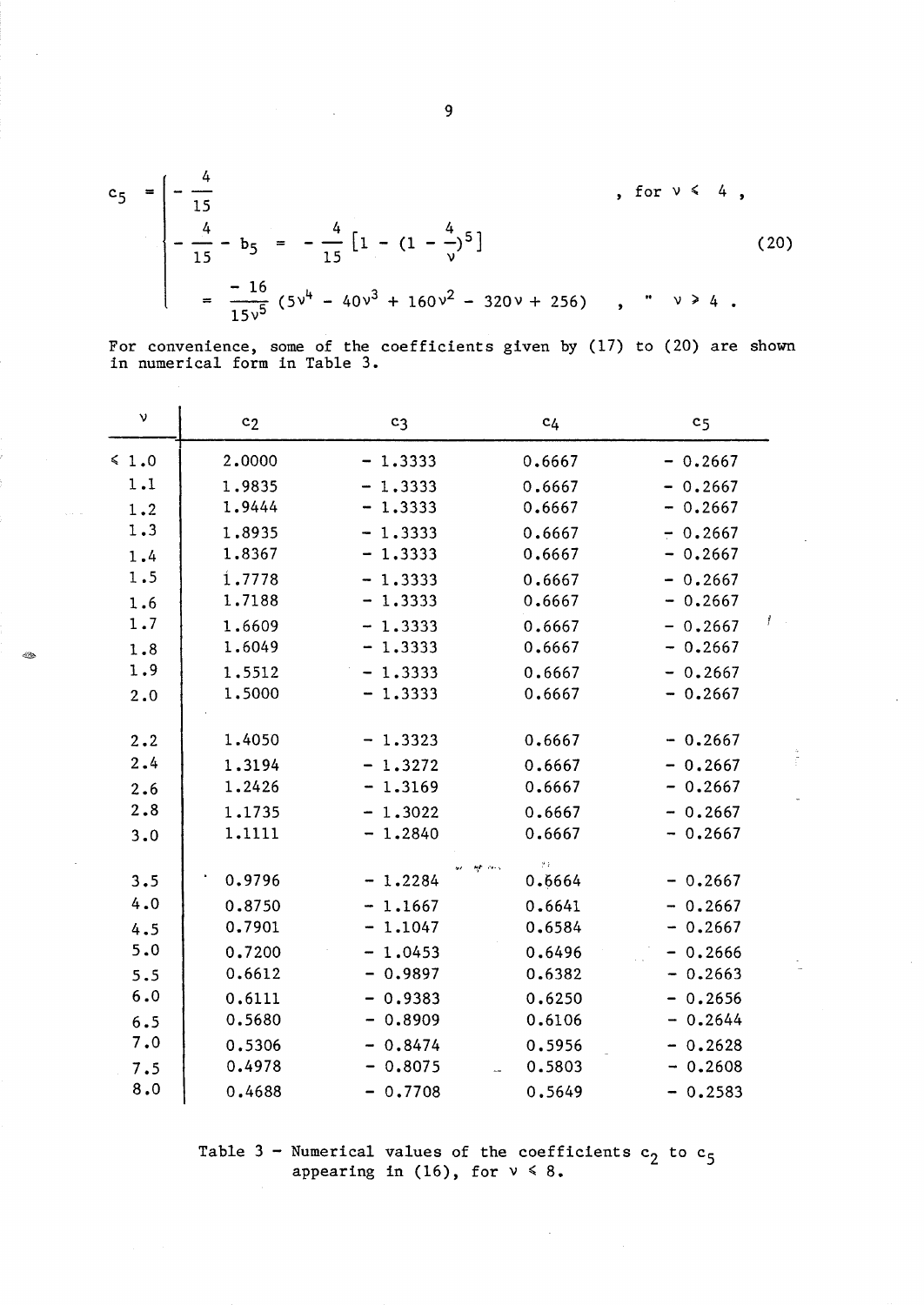If  $m_1$  is not sufficiently small compared to unity, higher values of k may be needed in (16). The coefficients  $\mathbf{c_{k}}$  are given by the general formula

$$
c_k = \frac{(-2)^k}{k!} \left[ 1 - (1 - \frac{k-1}{\nu})^k_+ \right], \qquad (21)
$$

where  $(\alpha)_+ \equiv$  (22)  $\alpha$  "  $\alpha \ge 0$ Note that for  $v \leq 1$  only a lower limit can be determined for the unknown

dead time  $\tau$ .

0 for  $\alpha \le 0$ 

### 5. Measurement of the dead time

## a) An approximate series expansion

The practical determination of the dead time may be based on the relation (16), in which R(t) is replaced by the experimental value  $R_{exp}$ 

For obvious reasons the experimental conditions must be chosen so that the mean value  $m_1$  is small compared to unity, and the measurement time t (per cycle) should be of the same order as the unknown dead time  $\tau$ .

A numerical example is useful to illustrate the procedure. Let us assume that the measured values are

$$
t = 5.1 \mu s
$$
,  $m_1 = 0.0973$  and  $\Pi_{exp} = 0.0957$ . (23)

With (3b) this corresponds to  $R_{exp} = 0.8086$  and by means of (16) one finds for the experimental difference

$$
\Delta_{\exp} = e^{-2m_1} - R_{\exp} = 0.01456.
$$

If we restrict consideration to the first term in (16), a rough estimate of  $c_2$  (in fact a lower limit) may be obtained from

$$
c_2^{\prime} = \Delta_{\text{exp}}/m_1^2 \approx 1.5.
$$

From Table 3 it follows that this implies  $v \le 2.0$ .

For c<sub>2</sub> given by (17) the following table shows values of  $\Delta(t)$  calculated by ( $1\overline{6}$ ) for particular values of  $\nu$ .

| ν    | $c_2^{\mu_1}$ | $\Delta(t)$ |  |  |
|------|---------------|-------------|--|--|
| 1.60 | $0.016$ 27    | $0.015$ 10  |  |  |
| 1.65 | $0.016$ 00    | 0.014 83    |  |  |
| 1.70 | 0.015 72      | $0.014$ 55  |  |  |
| 1.75 | 0.015 46      | $0.014$ 29  |  |  |
| 1.80 | 0.015 19      | $0.014$ 02  |  |  |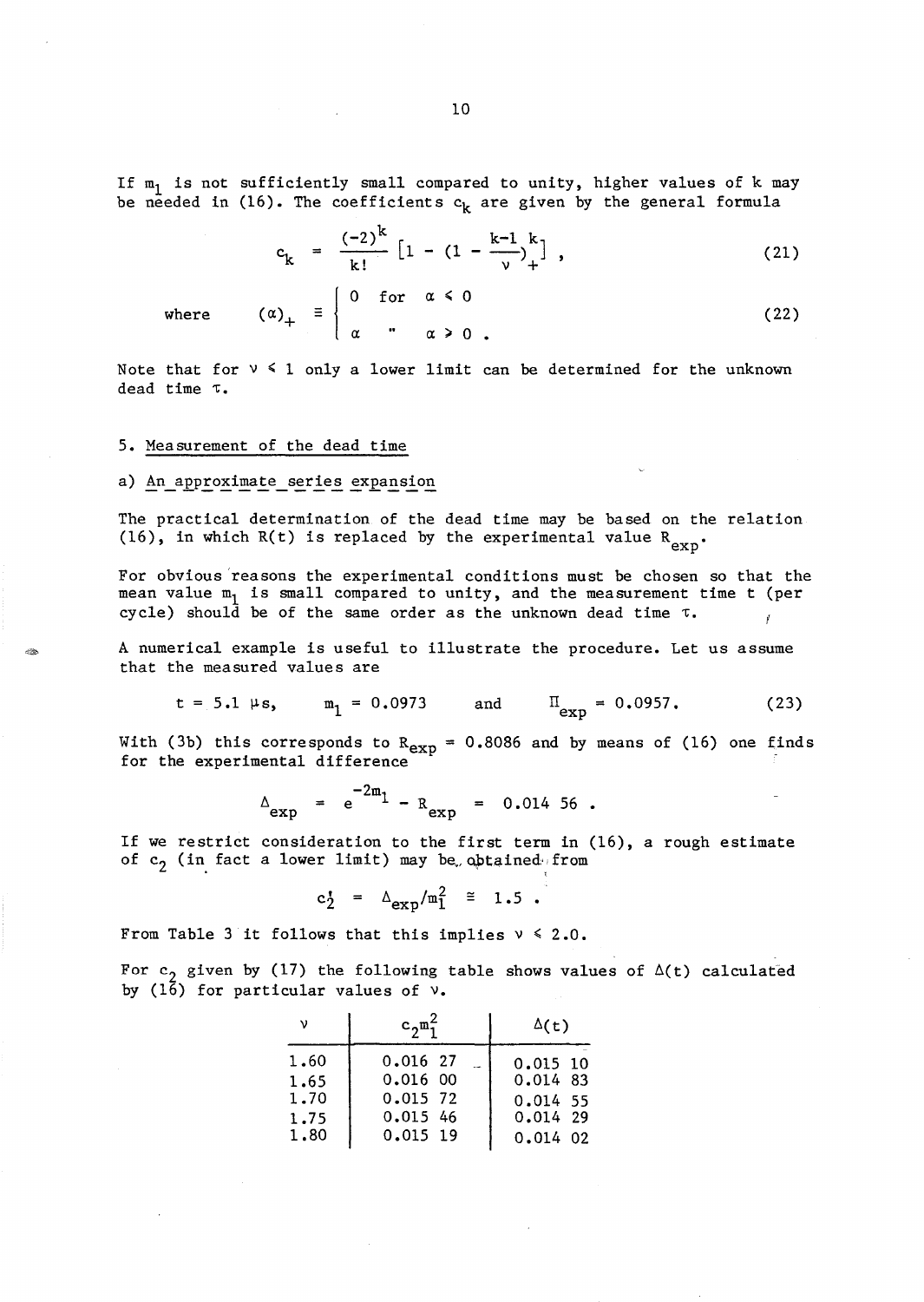In the range considered,  $c_3$  and  $c_4$  are constant and the contribution of  $c_5$ is negligible. Comparison with  $\Delta_{exp}$  leads to  $v \approx 1.70$ , which gives for the dead time, assumed extended, the value

$$
\tau = t/\nu \cong 3.0 \mu s.
$$

## b) An exact evaluation

It is worthwhile to realize that, in the present case of an extended dead time, the series development just described is not necessary and that it can be replaced by a rigorous method. This solves the possible problems arising from poor convergence and truncation.

For this purpose let us start from (7a). We note that the parity function can also be expressed in the form

$$
\Pi(t) = \sum_{k=0}^{K} \alpha_{k} \left[ (1 - \frac{k}{\nu}) m_{1} \right]^{k+1}
$$
  

$$
= \sum_{k=0}^{\infty} \frac{(-2)^{k}}{(k+1)!} \left[ (1 - \frac{k \tau}{t})_{+} m_{1} \right]^{k+1}, \qquad (24)
$$

where  $(22)$  guarantees that the sum in  $(24)$  is actually finite since for k > K all contributions vanish. As the measured parity  $\Pi_{\text{exp}}$ , the mean' value  $m_1$  and the time interval t are all known from direct measurements, the dead time is the only unknown quantity and can therefore be determined from (24). If t does not exceed  $\tau$  by a factor of more than about three, the numerical evaluation is simple and can readily be performed. On the other hand, (24) may be programmed and then yields  $\tau$  directly.

In what follows this is illustrated numerically using again the data in (23). For the chosen trial values of  $\tau$  we obtain the parities listed below.

| $\tau$ | $(\mu s)$ | calculated from (24) |  |  |
|--------|-----------|----------------------|--|--|
|        | 2.90      | $*$ * 0.095 54       |  |  |
|        | 2.95      | 0.09562              |  |  |
|        | 3.00      | 0.09569              |  |  |
|        | 3.05      | 0.095 77             |  |  |
|        | 3.10      | 0.095.84             |  |  |

Comparison with the experimental value  $\Pi_{\text{exp}} = 0.0957$  readily leads to  $\tau \approx 3.0$  µs as the best estimate of the value of the inaccessible dead time (here assumed extended). This result agrees with that given in a) above.

The experimental uncertainty of the value of the dead time, determined by means of the correlation method, is essentially due to the limited precision of  $\mathbb{I}_{\text{exp}}$ . Its evaluation will be discussed when the results of Part II concerning non-extended dead times are available.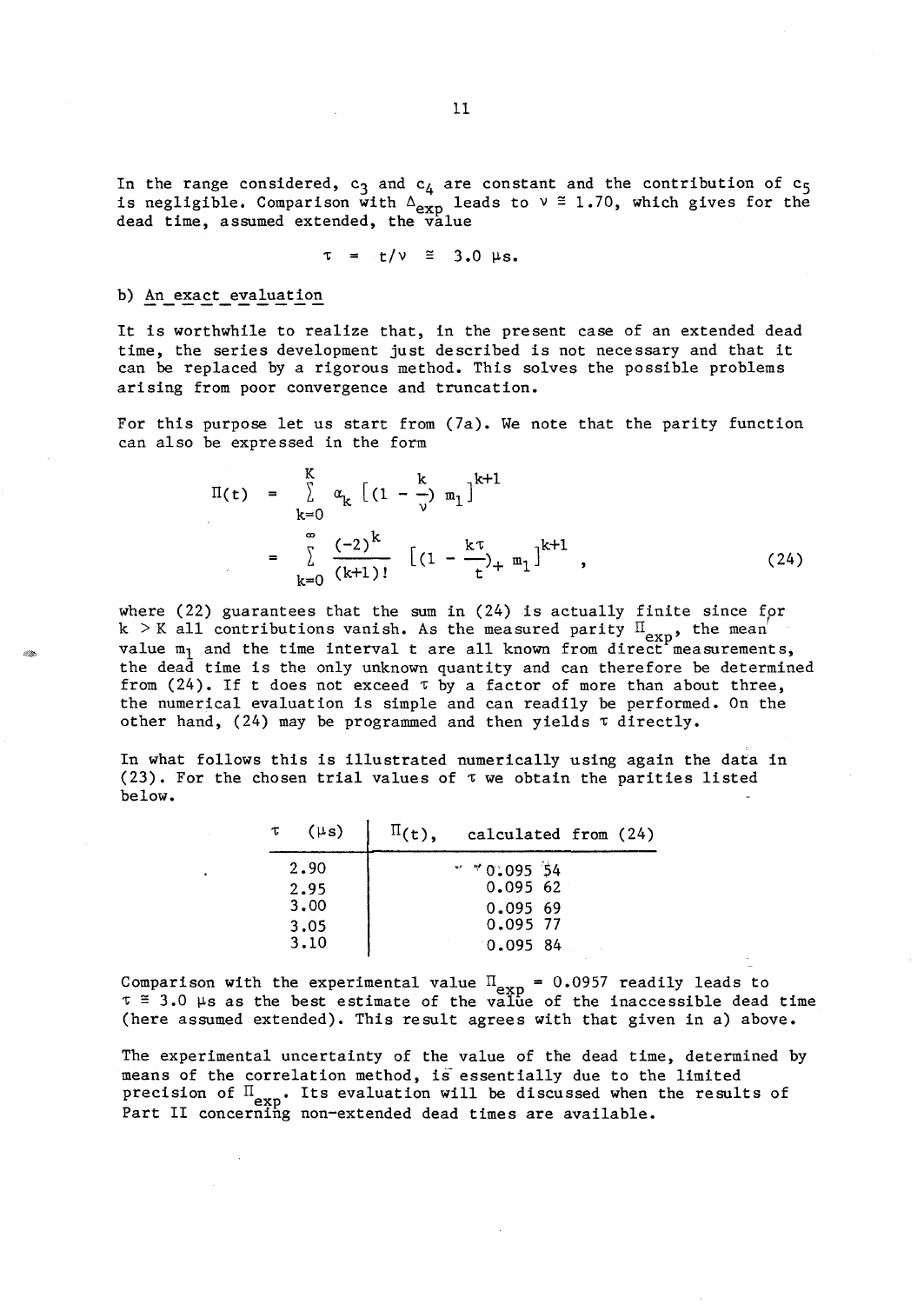# Appendix

in Do

### Derivation of R(t) for a Poisson process

For a Poisson process with count rate  $\rho$ , the probability of observing k events in a time interval t is known to be given by

$$
Prob(k) = (\rho t)^k \frac{e^{-\rho t}}{k!}, \text{ with } k = 0, 1, \ldots
$$
 (A1)

From this we obtain the probability for an even number of events as

Prob(k even) = 
$$
e^{-\rho t} \sum_{r=0}^{\infty} \frac{(\rho t)^{2r}}{(2r)!}
$$
 (A2)

For the evaluation of this sum let us have recourse to the identity

$$
2\sum_{r=0}^{\infty}\frac{(\rho t)^{2r}}{(2r)!} = \sum_{k=0}^{\infty}\frac{(\rho t)^{k}}{k!} + \sum_{k=0}^{\infty}\frac{(-\rho t)^{k}}{k!},
$$
 (A3)

which is obviously true, since for k even both terms on the right-hand side are equal whereas they cancel for  $k$  odd. Thus we can now also write

Prob(k even) = 
$$
e^{-\rho t} \frac{1}{2} (e^{\rho t} + e^{-\rho t}) = \frac{1}{2} (1 + e^{-2\rho t})
$$
. (A4a)

This result implies that, still for a Poisson process,

Prob(k odd) = 
$$
\frac{1}{2}
$$
 (1 - e<sup>-2pt</sup>) . (A4b)

For the correlation function R(t) this leads to

$$
R(t) = 1 - 2 Prob(k odd) = e^{-2pt}
$$
 (A5a)

Since in our applications t is a time delay, it can also be negative. The corresponding general formula is then given by

$$
R(t) = e^{-2\rho |t|}, \qquad (A5b)
$$

in full agreement with an earlier result  $[5]$ .